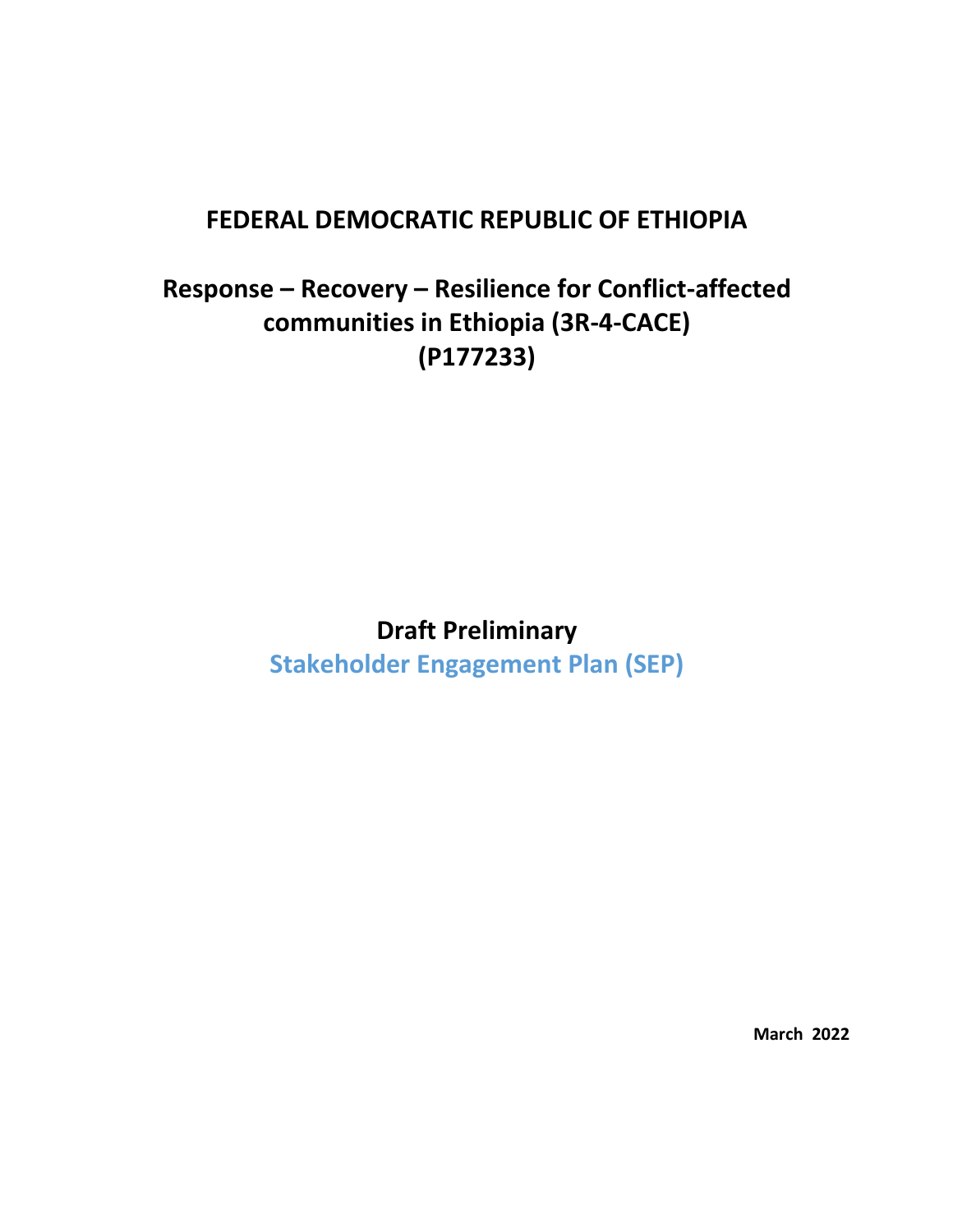# **Table of Contents**

| 1. |      |                                                                                      |  |  |
|----|------|--------------------------------------------------------------------------------------|--|--|
| 2. |      |                                                                                      |  |  |
|    | 2.1  |                                                                                      |  |  |
|    | 2.2  |                                                                                      |  |  |
| 3. |      |                                                                                      |  |  |
| 4. |      |                                                                                      |  |  |
|    | 4.1. |                                                                                      |  |  |
|    | 4.2. |                                                                                      |  |  |
|    | 4.3. |                                                                                      |  |  |
| 5. |      |                                                                                      |  |  |
|    | 5.1. |                                                                                      |  |  |
|    | 5.2. |                                                                                      |  |  |
|    | 5.3. |                                                                                      |  |  |
|    | 5.4. |                                                                                      |  |  |
|    | 5.5. |                                                                                      |  |  |
|    | 5.6. |                                                                                      |  |  |
|    | 5.7. |                                                                                      |  |  |
| 6. |      | Resources and Responsibilities for implementing stakeholder engagement activities 13 |  |  |
|    | 6.1. |                                                                                      |  |  |
|    | 6.2. |                                                                                      |  |  |
| 7. |      |                                                                                      |  |  |
|    | 7.1. |                                                                                      |  |  |
|    | 7.2. |                                                                                      |  |  |
| 8. |      |                                                                                      |  |  |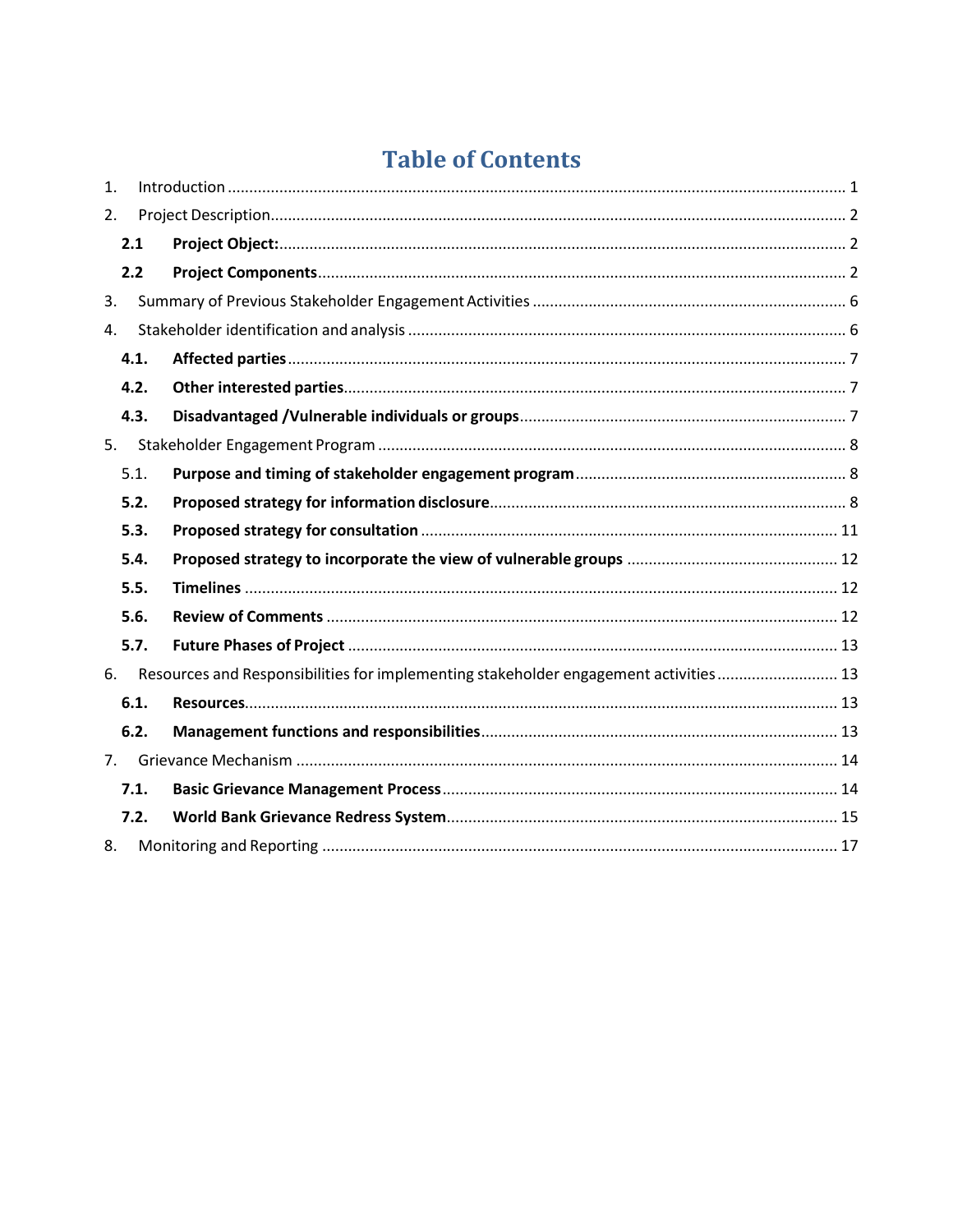### <span id="page-2-0"></span>**1. Introduction**

This document presents a first draft of the Stakeholder Engagement Plan (SEP) prepared as part of the required Environmental and Social (E&S) documentation for the Response – Recovery – Resilience for Conflict-affected communities in Ethiopia (3R-4-CACE)- P177233. This document represents an initial SEP, and it will be updated comprehensively during the course of the project implementation.

Ethiopia is emerging from one of the most devastating periods of conflict the country has faced in recent years. For a year, the country has been subject to an internal conflict in Northern Ethiopia, which has resulted in a major humanitarian crisis. While the exact number of martyrs and victims is unknown, the human losses have been significant. A significant number of citizens have been forcibly displaced as a result of the conflict, and many are in need of humanitarian assistance. In addition to fatalities, injuries and forced displacement, the attacks have also led to loss of livelihoods as well as psychological trauma and sexual abuse of women. Important infrastructure, such as roads and bridges, schools, health facilities, power and communication systems and public buildings, amongst others, has been severely damaged, thereby hindering the provision of basic services. Furthermore, private industry facilities and equipment have been destroyed, stolen and vandalized, and these damages and losses are expected to result in increased levels of poverty and unemployment in the affected regions. Lastly, some religious buildings have been damaged during the TPLF invasion.

Moreover, the Western part of Oromia and some parts of Benishangul Gumuz regions have been vulnerable to violent attacks by armed groups. These violent attacks in the past one year or more took many innocent lives, damaged properties and livelihoods, disrupted basic social services, and forced people to displace from their communities; this has left many dependents on humanitarian assistance and sheltered in displacement camps within and out of the region of their origin. The series of violent attacks have also impacted agricultural activities and private business operations, and disrupted government services. Some parts of the Southern Nations Nationalities and Peoples' regions (SNNPR), such as Konso, also witnessed violent communal conflicts, which led to displacement of communities and damages to livelihood means and public infrastructure just in the last 1 year. The impacts of conflict and displacement have been deeply gendered, including sexual and gender-based violence (GBV/SEA/SH), which have also been reported by IDPs.

To address the humanitarian crisis, the GoE with support of the international community, deployed all possible efforts to address humanitarian needs and restore some essential services, including power and communication lines. To date, Government authorities and humanitarian agencies have been focusing on the provision of humanitarian assistance to IDPs in transit, relocation or resettlement sites. Rapid assessments conducted by local governments and humanitarian agencies have been used as basis for deployment of relief such as food aid, water and sanitation, and temporary shelter as well as cash assistance in specific areas, capacity building at the local government level to support durable solutions (including to ensure that IDPs choices are adequately reflected), addressing drivers of displacement, women's empowerment projects, as well as projects focused on youth employment. At the same time, the Government is starting the process of moving from fragility towards stabilization, reconstruction and development based on good governance, inclusion and national dialogue and reconciliation. The World Bank, together with a number of development partners, is supporting the development of an Impact and Recovery Needs Assessment in support of a National Integrated Recovery and Reconstruction Plan.

The GoE has requested the Bank's support to assist with the recovery efforts. The Response-Recovery-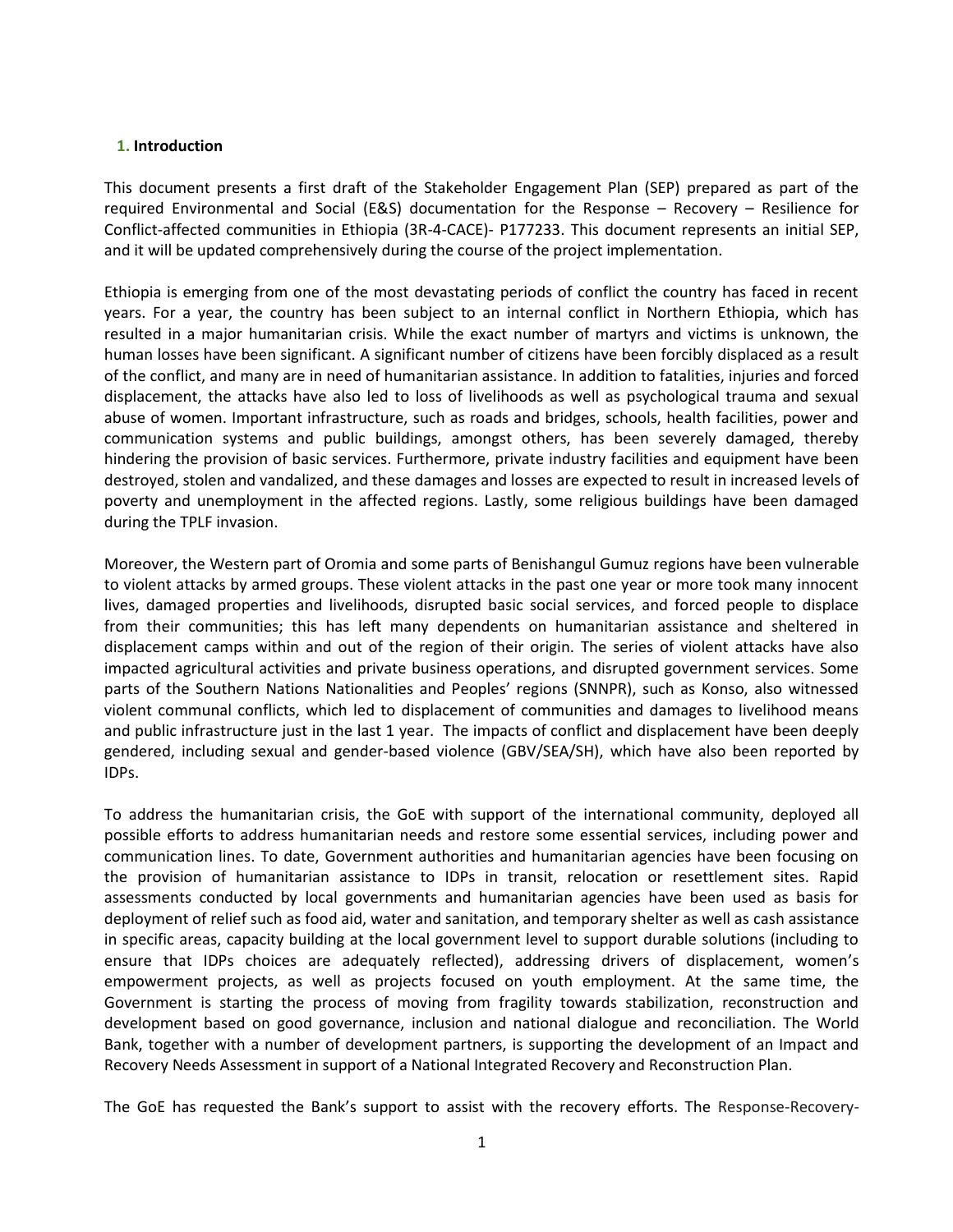Resilience for Conflict Affected Communities in Ethiopia (3R-4-CACE) Project will be coordinated by the Ministry of Finance (MoF) and implemented by various line ministries, including inter alia, Ministry of Women and Social Affairs, Ministry of Health and the Ministry of Education, across the affected regions. The Project will support the recovery, of communities affected by the Northern conflict by providing access to basic services, strengthening GBV services and restoring core infrastructure required for a resilient recovery.

The management of the Project's social and environmental risks require the preparation of ESF instruments that will be implemented during the project's life. The project will be required to undertake stakeholder consultations not only for the preparation of environmental and social instruments but across the range of interventions to ensure that stakeholder's views are elicited and that stakeholders are meaningfully consulted throughout the project.

This Stakeholder Engagement Plan (SEP) presents the stakeholder consultation and engagement process for the Project. It describes a systematic approach to engagement stakeholder, thus contributing to the development and maintenance of a constructive relationship with stakeholders throughout the Project's implementation. The SEP also includes a Grievance Redress Mechanism (GRM) for stakeholders to raise concerns about the Project. This instrument was produced in accordance with the World Bank's Environmental and Social Framework (ESF).

The SEP can be updated from time to time during project implementation, to reflect adaptive project management, respond to implementation changes, adapt to unforeseen circumstances and in response to assessment of project implementation performance conducted under the ESCP and SEP itself. And the MoF will promptly disclose the updated SEP.

## <span id="page-3-1"></span><span id="page-3-0"></span>**2. Project Description**

## **2.1 Project Object:**

The project development objective (PDO) is to (i) rebuild and improve access to basic services and climateresilient community infrastructure and (ii) improve access to multi-sectoral response services for GBV survivors, in select conflict-affected communities in Ethiopia.

## **2.2 Project Components**

<span id="page-3-2"></span>**Overall Approach:** The 3R-4-CACE project will be implemented during a five-year period (2022-2026) and comprise three components: (i) rebuilding and improving access to basic services and climate-resilient community infrastructure; (ii) improving access to GBV response services; and (iii) adaptive project management. In addition, the project will include a zero-dollar Contingent Emergency Response Component (CERC). Activities will address immediate needs of conflict-affected communities, support post-conflict recovery of services and infrastructure, and strengthen longer-term institutional measures to increase community resilience and sustainable investments.

**Geographic scope:** The project has a national geographic scope. However, considering the conflict damage and needs estimates at appraisal and the project's financial envelope, it will initially prioritize support to the Amhara, Afar, Benishangul-Gumuz, Oromia, and Tigray regions. These regions have been highly impacted by recent conflict, and their damages and losses are currently being assessed jointly by the government, with techncial assistance from the World Bank and development partners, via a Conflict Impact Assessment and Recovery and Reconstruction Planning exercise. These regions also host large numbers of IDPs, and are highly vulnerable to the impacts of climate change. During implementation of the project, other regions may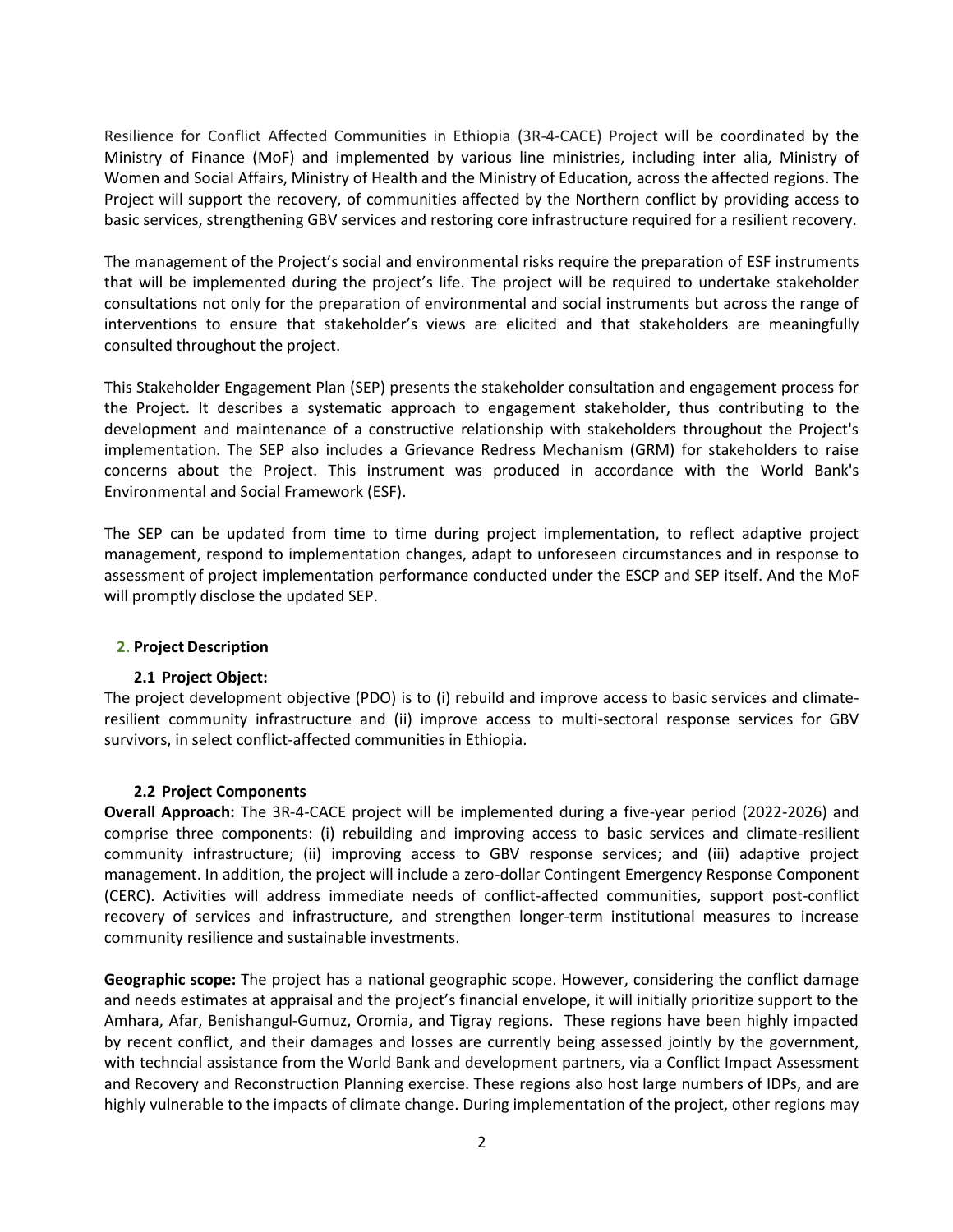be considered based on resource availability and needs. The Woreda selection process will be articulated in the Project Operations Manual (POM), taking into account: (i) the results of the conflict damage assessment as relevant, including the availability of basic services and community infrastructure and the severity of damages to infrastructure; (ii) the number of IDPs; (iii) complemenarity with other donor-funded activities (aiming to avoid duplications); (iv) security and accessibiity; and (v) the potential for conflict mitigation. It will be periodically assessed and adjusted during project implementation to be responsive to the evolving conflict context.

**Component 1: Rebuilding and Improving Access to Basic Services and Climate-resilient Community Infrastructure.** Component 1 will support conflict-affected communities' access to basic services and climate-resilient community infrastructure in selected Woredas. The project will finance the provision of rapid response basic services as and when needed to lay foundations for more sustainable support with a focus on health, education, WASH, and other services as feasible. , This component will also finance longerterm recovery through establishment, restoration, or rehabilitation of basic services and community infrastructure. The component will aim to address climate and FCV risks and strengthen drivers of resilience and socioeconomic recovery. The project will support response and recovery activities that advance growth and development in the country and address key risk factors that may exacerbate conflict. The implementation of this component will be led by a Federal Project Coordination Unit (FPCU) in MoF. Financed activities will be grouped into the following three sub-components.

*Sub-component 1.1: Community-based Rapid Response Basic Services (Cost: \$53.0 million).* This subcomponent will finance rapid response services to meet the basic needs of selected communities, including vulnerable groups (particularly women). Mobile health response services will include medical assessment, distribution of medicines, and medical services following an approach which builds upon lessons from health interventions recently conducted in the Tigray Region. Education teams will provide informal education support services, for example, through the successfully piloted Read@Home Program and more formal education services with accelerated curricula and community day care services. WASH interventions may encompass provision of potable water via trucks, basic sanitary facilities, and other interventions. Activities will be implemented in coordination with the World Bank-financed Health Sustainable Development Goals Program-for-Results (P123531), General Education Quality Improvement Program for Equity and Additional Financing (P163050/P168829), and the Urban Productive Safety Net and Jobs Project (P169943).

*Sub-component 1.2: Community-based Recovery Activities (Cost: \$151.0 million).* This sub-component will finance recovery of local infrastructure and services, informed by conflict and climate needs assessments, and prioritized based on the results of community consultations. Ownership of the recovery process, including joint decision-making power by host communities and IDPs alike, will be facilitated through the establishment of Neighborhood Relations Committees (NRCs), with support from the Woreda administration and Mobile Support Teams from the Federal and reigonal levels. Communities will prioritize and decide on the recovery and rehabilitation investments/sub-projects, to be outlined in community recovery plans at the Kebele level. Recovery plans could include the reconstruction of existing or construction of new community facilities, such as education, health, and WASH facilities, youth clubs, and training centers, as well as related soft investments. The project may also finance inter-Kebele sub-projects that are priorotized jointly by the relevant communities, within a defined financial envelope. Construction and reconstruction of community facilities will take into account current and future climate change risks in the facilities' design, materials, and location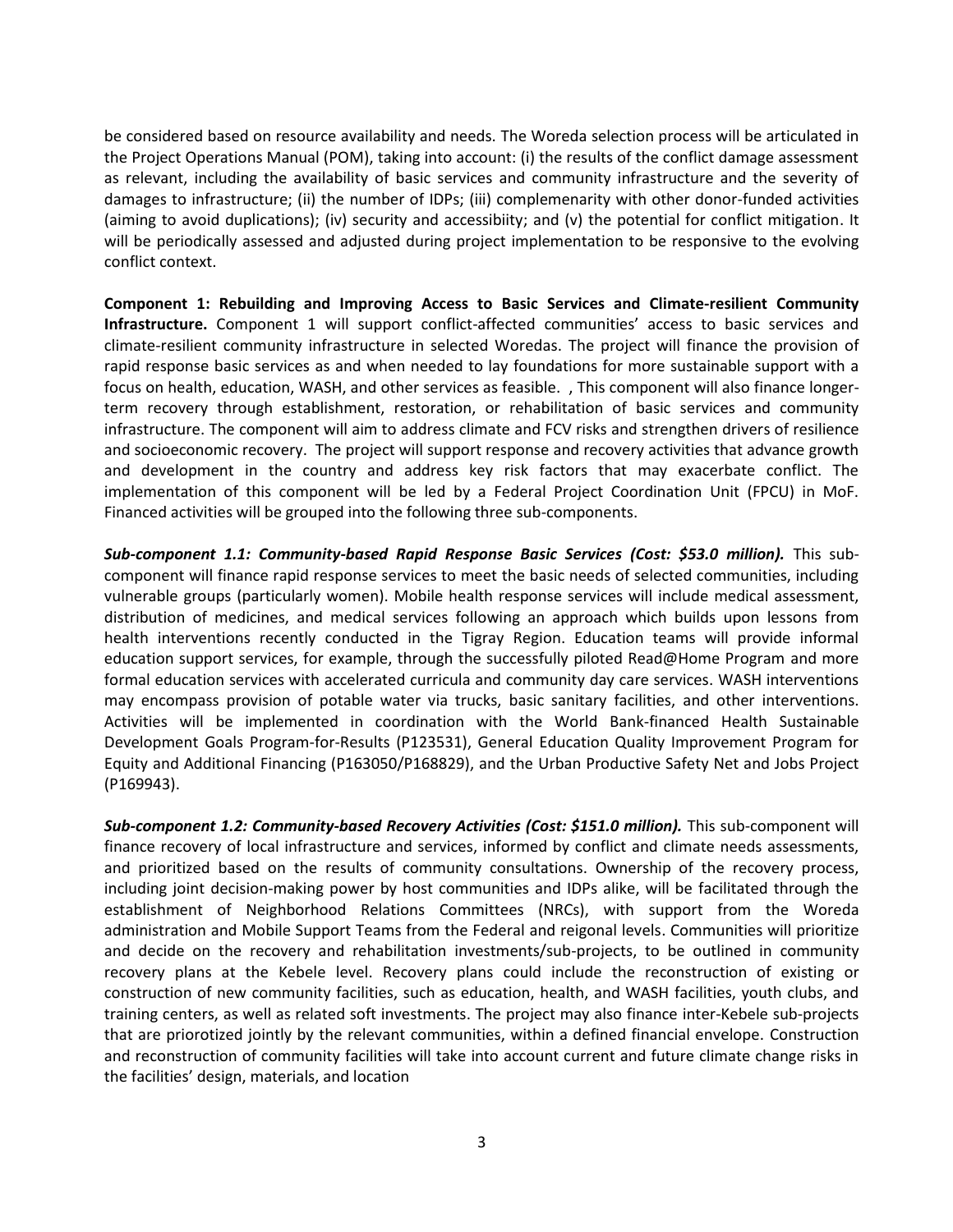*Sub-component 1.3: Strengthening Institutions for Resilience (Cost: \$6.0 million).* This sub-component will finance capacity strengthening activities to enhance community resilience to the effects of conflict and to current and future climate change impacts. At the Federal level, institutional assessments and technical assistance activities may be financed, while at the Woreda level, capacity enhancement activities will focus on existing local civil servant workforce whose capacity for engaging with communities will be enhanced, and whose standard working procedures and systems for citizen engagement and deployment of rapid resources will be strengthened. At the Kebele level, interventions will focus on strengthening formal and informal community structures.

## **Component 2: Improving Access to GBV Response Services (Cost: \$70.0 million).**

This component will primarily finance the strengthening of short- and medium-term GBV response services for survivors of GBV within the targeted regions. This will be complemented by piloting GBV prevention programming, both as a mechanism to encourage service seeking behavior by GBV survivors, facilitate their longer term recovery, and address underlying norms and dynamics that contribute to violence; and strengthening the institutional capacity for policy coordination and delivery for quality, confidential, and survivor-centered care across the country.

The interventions are expected to respond to the multiple needs of GBV survivors to enable short- and medium-term recovery from violence and to strengthen the capacity of vulnerable people to cope with future shocks and stresses, including, among others, those related to conflict and to the impacts of climate variability and change. This component also will aim to address drivers and risk factors that contribute to acceptance and perpetration of GBV that may be exacerbated by conflict, climate events, or other related shocks. Component 2 will be implemented by MoWSA in coordination with relevant government agencies, including MoH, Ministry of Justice (MoJ), the Federal Police Commission, and the Ministry of Education, and in partnership with nongovernment partners, particularly UNICEF. This component's activities will be grouped into the following three sub-components:

*Sub-component 2.1: Expanding and Strengthening GBV Services in Conflict-affected Communities (Cost: \$51.0 million).* Activities to be financed under this sub-component include (i) strengthening of existing and new OSC facilities as needed, including training of OSCs' critical personnel to perform core services (including medical, case management, psychosocial, police, and legal support), and procurement of essential medical supplies and other materials for the OSCs and (ii) expanding and strengthening community-level response and referral mechanisms for GBV survivors through the delivery of essential GBV response services and training of key personnel, including community-based actors, frontline providers, and health personnel in core services, including social services, MHPSS, emergency response, and referral support for GBV survivors by specialized implementing partners. The project will support capacity building of technical staff, such as health professionals and social workers, to provide medical care (including clinical management of rape), case management support, and MHPSS, and will pilot delivery of mobile GBV services in target Woredas where access to OSCs or health facilities is not available. This sub-component will finance the provision of MHPSS through training and deployment of mental health and psychosocial service providers, as well as through contracting of specialized external providers, to serve GBV survivors, as well as conflict- and displacement-affected people more broadly.

The project will explore establishment or rehabilitation of safe houses or safe spaces and programming for vulnerable children, such as establishment of Women and Girl Friendly Spaces (WGFS, also referred to as Girl Clubs) to enable multi-layered access to key support activities, including case management, counseling, and other social activities.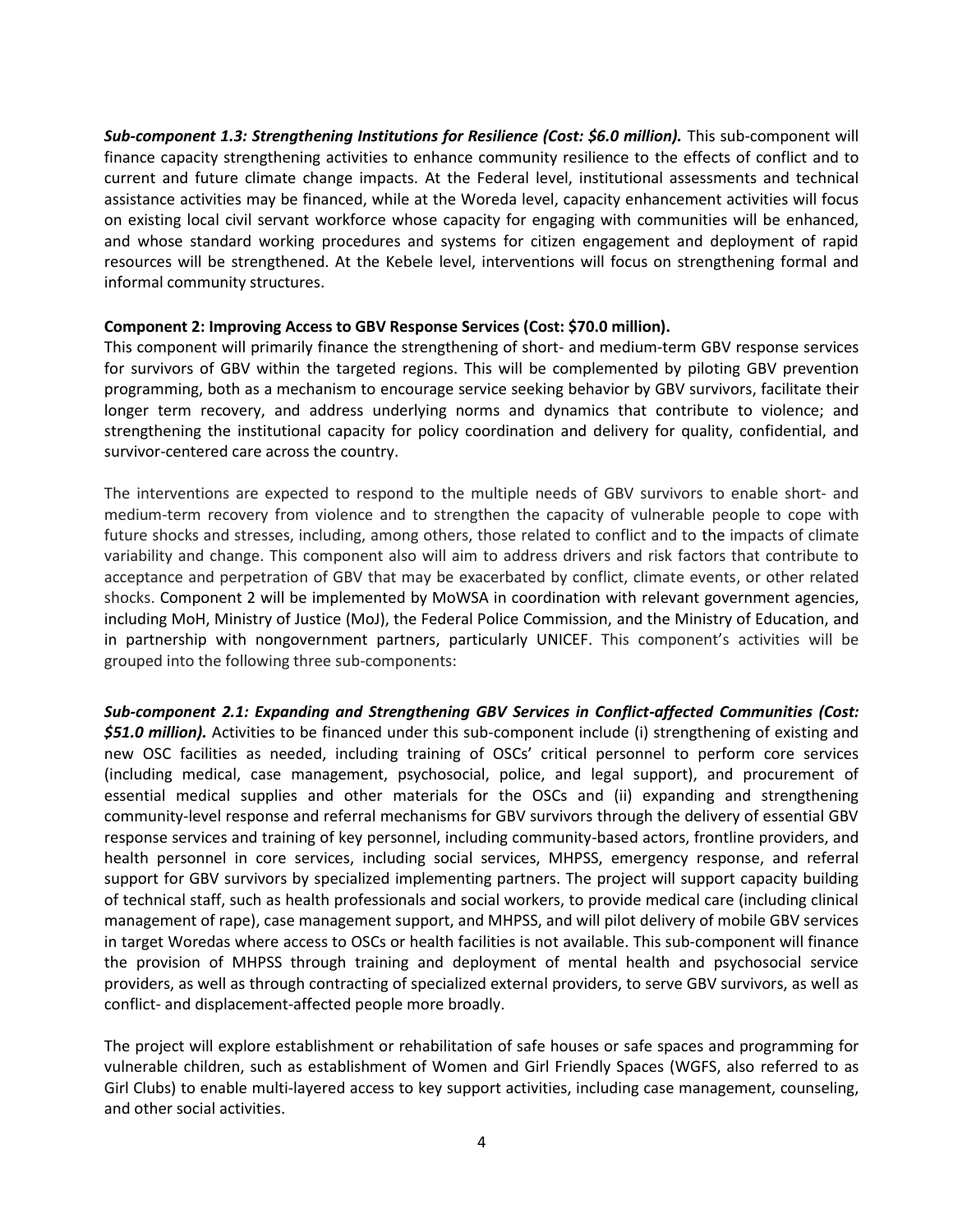*Sub-component 2.2: GBV Prevention and Behavior Change (Cost: \$15.0 million).* This sub-component will pilot evidence-based GBV-related prevention and behavior change activities at individual, household, and community levels in selected conflict and climate-affected Woredas. Activities may include provision and facilitation of gender transformative dialogue groups and/or couple-based trainings, activism training, community awareness raising and mobilization (including traditional leaders), and behavior change communications campaigns to increase people's awareness of risks and impacts of GBV and of available GBV support services.

*Sub-component 2.3: Support to Coordination, Policy Development, and Research for GBV Prevention and Response (Cost: \$4.0 million).* This sub-component will finance relevant capacity building activities to strengthen the coordination mechanisms for GBV programming between relevant ministries and regional bureaus with a mandate for GBV prevention and response; review and strengthening of the policy and legal framework for addressing GBV, which may include the dissemination of recently finalized and launched Standard Operating Procedures for OSCs, development of a National Strategy for GBV Response, a National GBV Policy, or other policy priorities identified by government partners; and technical assistance actions aiming to strengthen the government's capacity to conduct targeted analyses that inform GBV prevention and response programming as needed.

## **Component 3: Adaptive Project Management (Cost: \$20.0 million)**

Component 3 will finance the incremental costs of the various project management aspects associated with the implementation of activities under components 1 and 2 (for example, the costs of the FPCU, Federal Project Implementation Unit [FPIU], and other coordination and oversight structures), as well as learning activities that will help improve the effectiveness of project-financed activities and adapt them to changed settings. Component 3 will be implemented by MoF as the lead Implementing Agency for this project, and by MoWSA, which will be responsible for implementation of Component 2. Activities will be grouped into the following two sub-components:

*Sub-component 3.1: Project Management (Cost: \$15.0 million).* The sub-component will finance project management and coordination costs, including the costs of the steering committees at the different levels, the FPCU in MoF, an FPIU in MoWSA, respective regional and Woreda coordination units, the FPCU's Mobile Support Teams, and other project implementation structures as needed. It will also finance operational assessments such as the WNCCAs as well as project communication costs, making sure that project activities are well known to beneficiaries with details outlined in this Stakeholder Engagement Plan (SEP).

*Sub-component 3.2: Learning and Adaptive Implementation (Cost: \$5.0 million).* This sub-component will finance the contracting of an operations-focused consulting firm to provide quality control and learning services to the project. This will include analyses of the effectivenes of activities under components 1 and 2 and improvement recommendations, and continued evaluation of the project's targeting mechanisms.

### **Component 4: Contingent Emergency Response Component (Cost: \$0.0)**

A CERC is included in the project in accordance with Investment Project Financing (IPF) Policy, paragraphs 12 and 13, for Situations of Urgent Need of Assistance and Capacity Constraints. This will allow for rapid reallocation of credit/grant uncommitted funds in the event of an eligible emergency as defined in OP 8.00. An Annex to the POM ('CERC Annex') will be prepared within 6 months of project effectiveness to guide the activation and implementation of the CERC, and a CERC Environmental and Social Management Framework (ESMF) will also be prepared within 6 months of project effectiveness with the CERC environmental and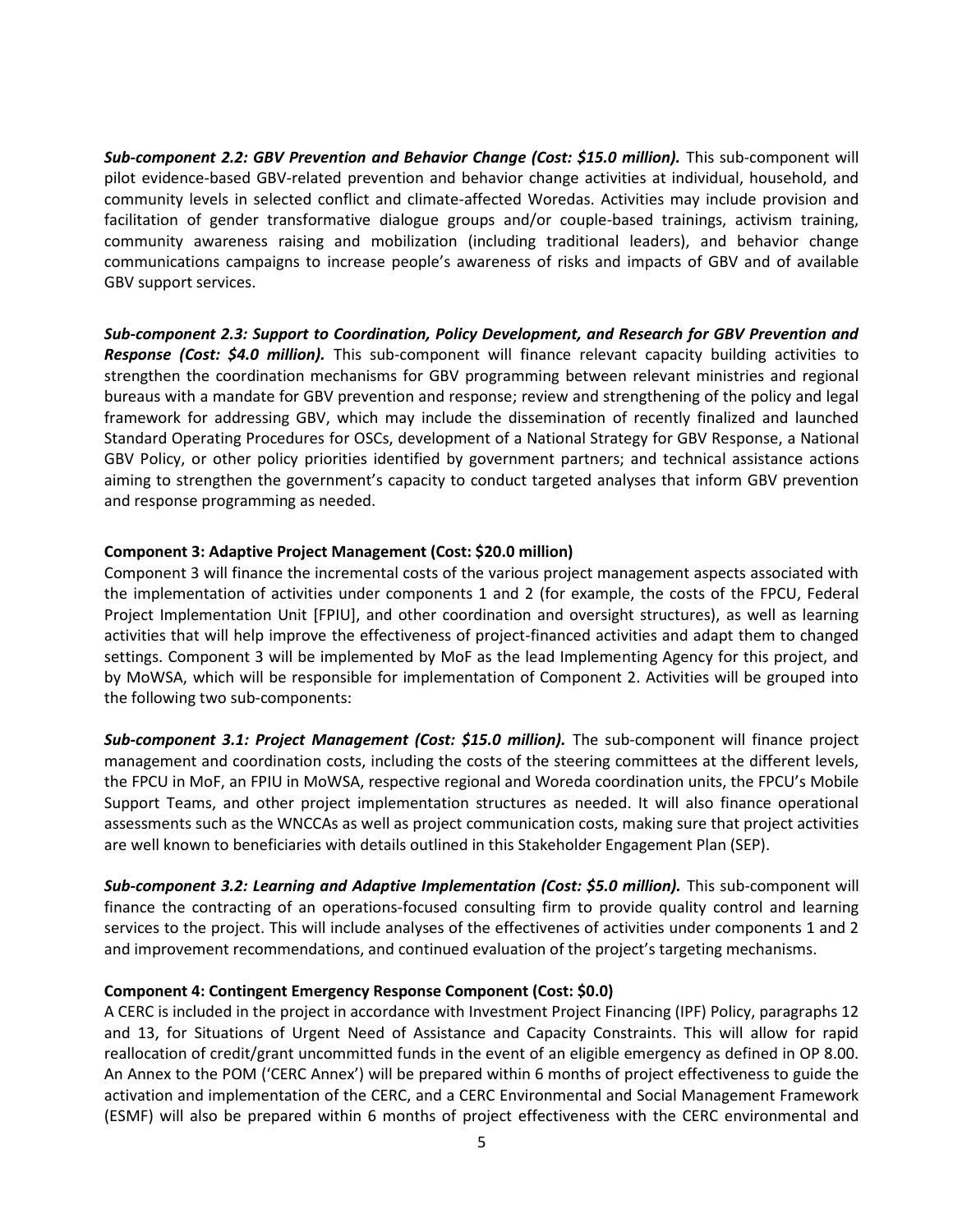social (E&S) assessment and initial requirements. For the CERC to be activated, and financing to be provided, the Government will need (i) to submit a request letter for CERC activation, and the evidence required to determine eligibility of the emergency, as defined in the CERC Annex; and (ii) an Emergency Action Plan, including the emergency expenditures to be financed; and (iii) to meet the E&S requirements as agreed in the Emergency Action Plan and the Environmental and Social Commitment Plan (ESCP).

### <span id="page-7-0"></span>**3. Summary of Previous Stakeholder EngagementActivities**

In order to ensure that the concerns and interests of various interested parties are captured and incorporated in the design and implementation of the project, several meetings have been held with relevant stakeholder and implementing agencies including MoF, Ministry of Women and Children Affairs (MoWCA), MoLSA, MoP, MoH, EDRMC, MoA, and MoUDC. Benishangul-Gumuz, Gambella, Somali, Afar, and Oromia regions' Health, Women and Children Affairs, Disaster risk Management, Agriculture, Social and Labour Affairs bureaus. International development partners incl. EU, Germany, FCDO, Netherlands, USAID, etc. as well as international and local NGOs were consulted for the preparation of the project. Stakeholders' contributions, including concerns and suggestions on various aspects of the project were collected in the design of the project. Due to the COVID-19 pandemic, meetings have been conducted considering the COVID19 prevention protocol like keeping social distance with small groups of participants, as well as virtually using through WebEx. Stakeholders believe that the project is very timely and important to promote the local economy and contribute to the resilience and recovery and improvement of the living conditions of host communities as well as IDPs.

### <span id="page-7-1"></span>**4. Stakeholder identification and analysis**

The first step in the stakeholder engagement process is to identify the key stakeholders to be consulted and involved. The stakeholders stated in this SEP include those currently associated with the Response, Recovery, Resilience for conflict affected communities in Ethiopian (3R-4CACE) project and those who will be linked with the project at a later stage of project implementation. Stakeholders are identified and categorized into i) Project affected parties. ii) Other interested parties; and iii) Disadvantaged and vulnerable groups. Stakeholders are individuals, institutions, CSOs, or groups who are affected or likely to be affected by the 3R-4CACE project and who may have an interest in the project.

The term "project-affected parties" includes "those likely to be affected by the project because of actual impacts or potential risks to their physical environment, health, security, cultural practices, well-being, or livelihoods. These stakeholders may include individuals or groups, including host/local communities and IDPs. The term "Other interested parties" (OIPs) refers to individuals, groups, or organizations with an interest in the project, which may be because of the project location, its characteristics, its impacts, or matters related to the public interest. These parties may include regulators, government officials, the private sector, the scientific community, academics, unions, women's organizations, other civil society organizations, and cultural groups.

'Disadvantaged/vulnerable individuals or groups' are potentially disproportionally affected and less able to benefit from opportunities offered by the project due to specific difficulties to access and/or understand information about the project and its environmental and social impacts and mitigation strategies.

MoF and MOWSA will be committed to engaging in meaningful consultations with all stakeholders, paying attention to the inclusion of Historically Underserved Peoples, vulnerable and disadvantaged groups (including the elderly, persons with disabilities, female-headed households and orphans, and vulnerable children).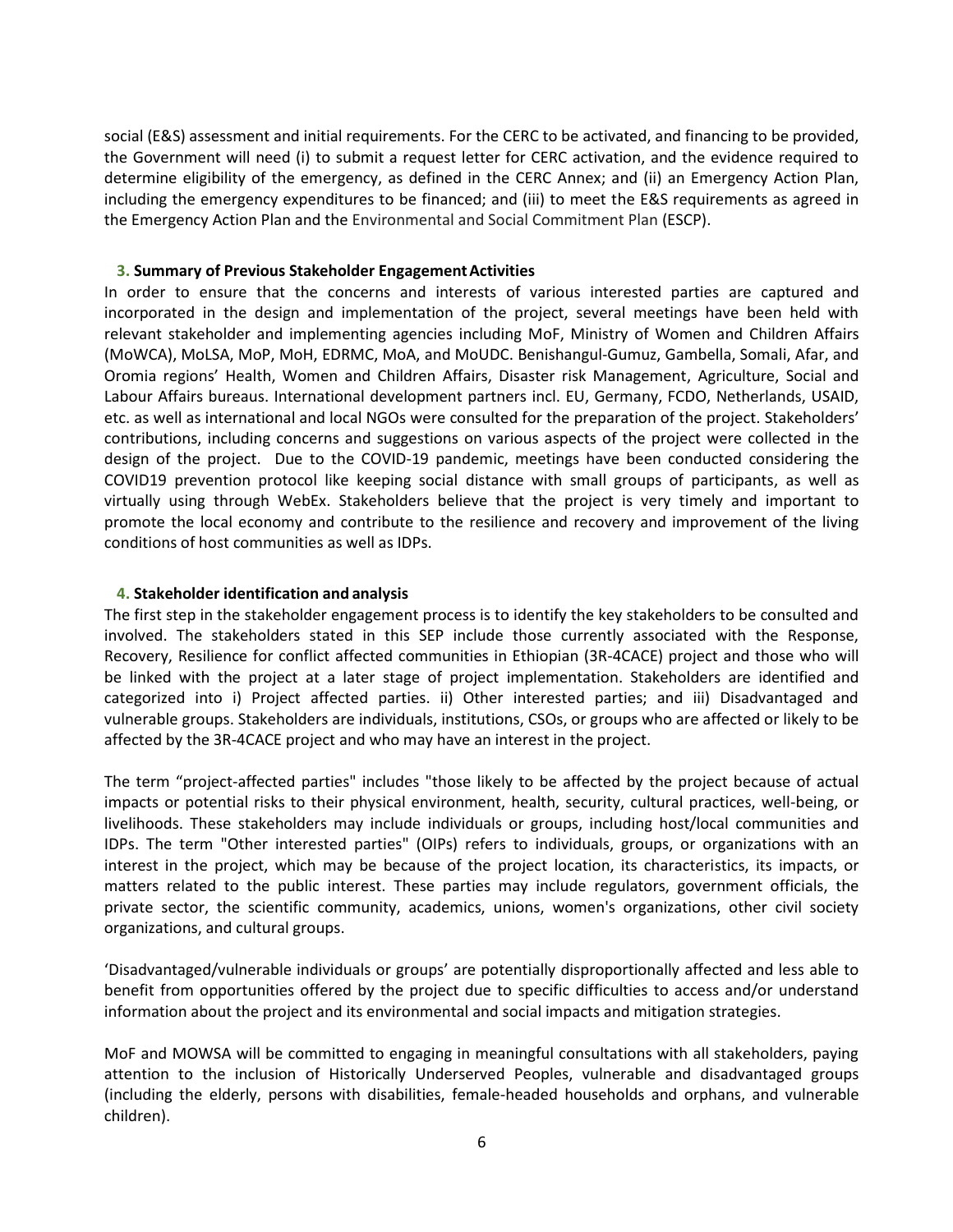## **4.1.Affected parties**

<span id="page-8-0"></span>Affected parties are those sets of people who are directly influenced actually or potentially by the proposed project and/or have been identified as most susceptible to potential risks and impacts associated with the project and who need to be closely engaged including local community members and other parties that may be subject to direct impacts from the Project. These include:

- $\checkmark$  General conflict affected population,
- $\checkmark$  Displaced families (IDPs);
- $\checkmark$  Host communities;
- $\checkmark$  Vulnerable population including women, female headed households, children/ child headed households, Persons with Disability (PWD), elderly and others;
- $\checkmark$  Civil society organizations, NGOs and Associations operating with IDPs and host communities in project areas;
- $\checkmark$  Public servants (health, education workers, public administration in general);
- $\checkmark$  Communities in adjacent kebeles and villages;
- $\checkmark$  Regional and woreda administrations/managements; and
- $\checkmark$  Service provider like medical centers and health staff, etc.

## **4.2.Other interested parties**

<span id="page-8-1"></span>As indicated above, other interested parties are individuals, groups, or organizations with an interest in the project. Interested parties of the project's stakeholders include: the federal Ministerial institutions like MoF, EDRMC, MoWSA, MoP, Federal Attorney General, MoH, Ministry of Justice (MoJ), Ministry of Urban Development and Infrastructure (MoUDI) and Ministry of Agriculture (MoA), and their regional counterparts. The regional and local interested parties include, among other,

- $\checkmark$  3R-4CACE project staff
- $\checkmark$  Regional and Woreda Agriculture and Natural Resource offices;
- $\checkmark$  Regional and Woreda Finance offices;
- $\checkmark$  Zone and Woreda Agriculture and Natural Resources Bureaus;
- $\checkmark$  Zonal office of Finance;
- $\checkmark$  Woreda Women, Children and Youth affairs office;
- $\checkmark$  Contractors and different community groups;
- $\checkmark$  NGOs (especially those working on Gender Based Violence, child and social action; social protection reconstruction process);
- International Organizations (World Food Program, UNICEF, World Health Organization etc.);
- $\checkmark$  Universities and Research Institutions, National Disaster Management Institutes;
- $\checkmark$  National and international Development Partners including the WB;
- $\checkmark$  Consultants; and
- $\checkmark$  The public at large

## **4.3. Disadvantaged /Vulnerable individuals or groups**

<span id="page-8-2"></span>It is particularly important to understand whether project impacts may disproportionately affect disadvantaged or vulnerable individuals or groups, who often do not have a voice to express their concerns or understand the impacts of a project. They may be disproportionately be impacted or further disadvantaged by the project as compared with any other groups due to their vulnerable status, and usually require special arrangement to ensure their equal representation in the consultation and decision-making process associated with the project. Their vulnerability may stem from their origin, gender, age, health condition, including HIV/AIDS status, disability, economic deficiency and financial insecurity, lack of assets, disadvantaged status in the community and IDP areas, dependence on other individuals or natural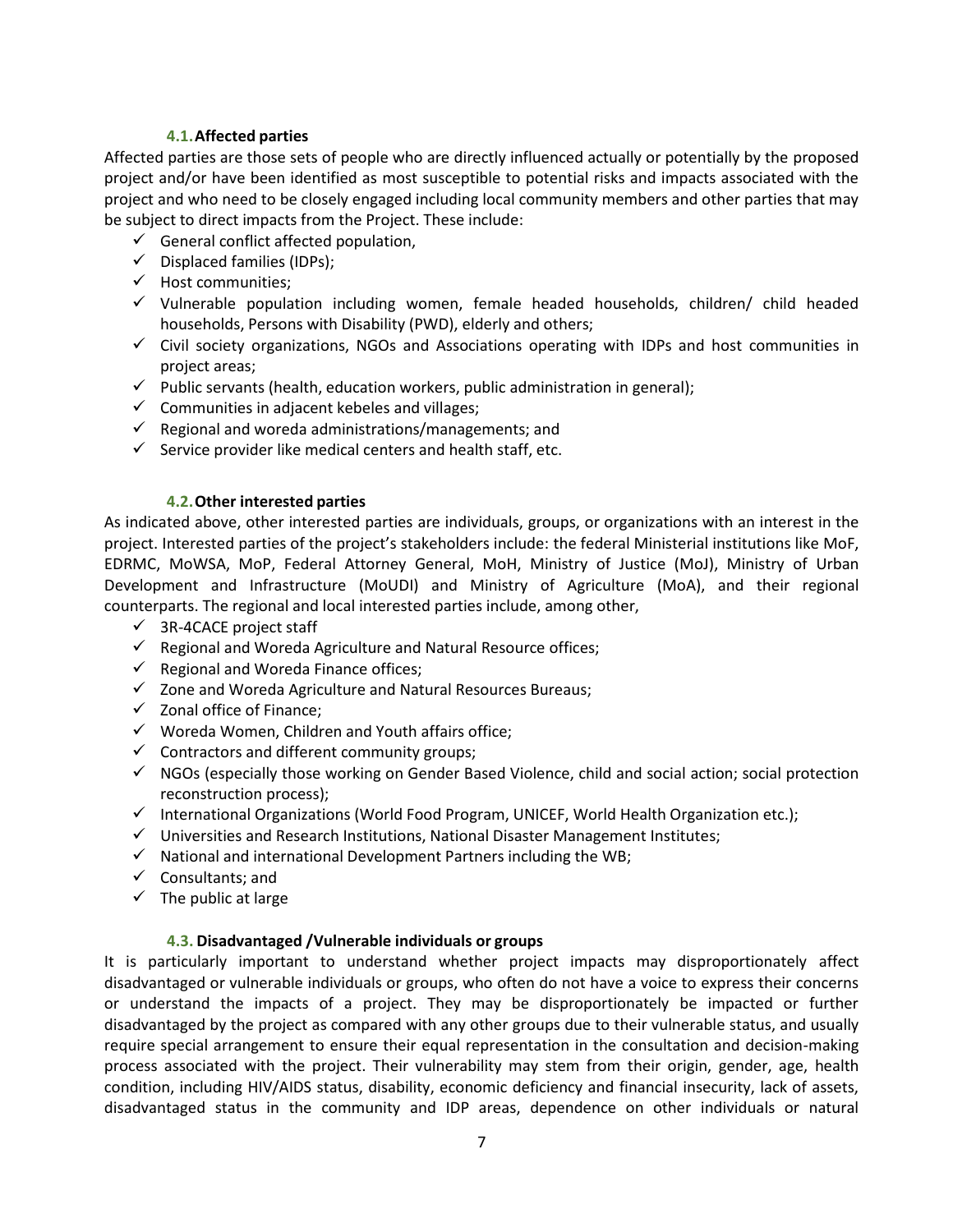### resources, etc.

Thus, it is also crucial that awareness raising and stakeholder engagement with disadvantaged or vulnerable individuals or groups is adapted considering the sensitivities of such groups or individuals, their concerns and cultural norms and to ensure that they are provided a full understanding of the project activities and benefits. Engagement with these vulnerable groups and individuals often requires the application of specific measures and assistance aimed at the facilitation of their participation in the project decision making so that their needs, views, and input to the overall process are commensurate to those of the other stakeholders. Moreover, it is important to closely examine the potential adverse impact and risks of the project activities on different categories of people with particular focus on vulnerable group and historically underserved communities in Benishangul-Gumuz, and in pastoral and agro-pastoral in Afar and parts of Oromia regional states.

Within the Project areas the vulnerable groups include, but are not limited to, the following:

- $\checkmark$  IDPs,
- $\checkmark$  Elders who do not have support,
- $\checkmark$  Women and children,
- $\checkmark$  People with disabilities, the unemployed youths
- $\checkmark$  Female and child headed households, etc.

Vulnerable groups including women, children and people with disabilities, within the communities affected by the project will be further confirmed and consulted during the comprehensive Social Assessment, site specific project activity screening, implementation and monitoring stage. Based on the finding the comprehensive SA, this SEP will be updated.

## <span id="page-9-0"></span>**5. Stakeholder Engagement Program**

The Stakeholder Engagement Plan (SEP) will support the design of instruments and ensure stakeholder involvement during the project's implementation**,** monitoring and evaluation period.

## <span id="page-9-1"></span>5.1.**Purpose and timing of stakeholder engagement program**

The overall purpose of this SEP is to define a program for stakeholder engagement, including public information disclosure and consultation, throughout the preparation and operation of the proposed 3R-4- CACE project. The SEP outlines how PCU with relevant stakeholders including MoF, MOWSA, MOP, MOH, EDRMC and contractors/subcontractors, private sector companies, enterprises will communicate with stakeholders and includes a mechanism by which people can raise concerns, provide feedback, or file complaints.

## <span id="page-9-2"></span>**5.2.Proposed strategy for information disclosure**

There are a variety of engagement techniques used to build relationships, gather information, consult and disseminate project information to stakeholders. When selecting an appropriate consultation technique, culturally appropriate consultation methods and the purpose for engaging with a stakeholder group should be taken in to consideration. The technique to be used in 3R-4-CACE are described in below table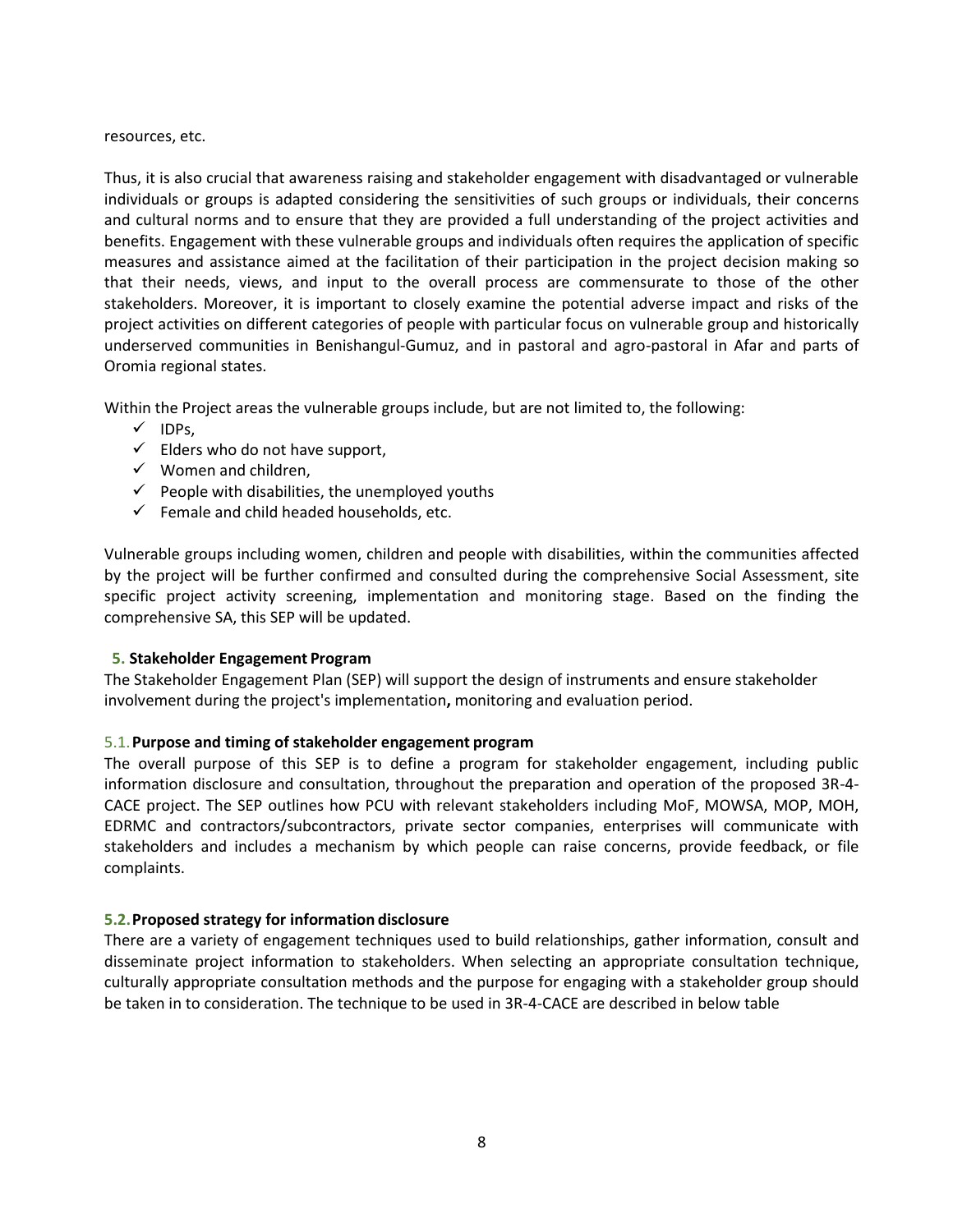## **Table 2: Proposed consultation and information disclosure Plan**

| <b>Project Stage</b> | information to<br>List of<br>be<br>disclosed                                                                                                                                                                                                                                                                                       | <b>Methods proposed</b>                                                                                                                   | Timetable:<br>locations/<br>dates                                                                                                                                                                                                            | <b>Target Stakeholders</b>                                                                                                                        | <b>Responsibilities</b>                                            |
|----------------------|------------------------------------------------------------------------------------------------------------------------------------------------------------------------------------------------------------------------------------------------------------------------------------------------------------------------------------|-------------------------------------------------------------------------------------------------------------------------------------------|----------------------------------------------------------------------------------------------------------------------------------------------------------------------------------------------------------------------------------------------|---------------------------------------------------------------------------------------------------------------------------------------------------|--------------------------------------------------------------------|
| Project Design       | SEP and ESCP as well as updated<br><b>SEP</b>                                                                                                                                                                                                                                                                                      | Stakeholder public<br>Consultation<br>and<br>meetings                                                                                     | Meetings take<br>place in Amhara,<br>Afar,<br>Oromia,<br>Benishangul-Gumuz,<br>and some part of<br>Tigray regions (as<br>feasible) either<br>in<br>person or virtual                                                                         | Government institutions,<br>local authorities/implementers,<br>local NGOs, implementation<br>partners, donors, IDPs and the<br>public in general, | PCU/MOF/MOWSA<br>environment<br>and social<br>risk management team |
|                      | social<br>and<br>Environmental<br>management framework (ESMF)<br>incl. Social Assessment including<br>description of GRM, Security<br><b>Risk</b><br>Assessment<br>and<br>Plan,<br>Management<br>and<br>GBV/SEA/SH Risk Assessment<br>and Action Plan; Resettlement<br>Labour<br>Framework,<br>and<br>Management Procedures (LMP). | <b>Public consultation</b><br>meetings, formal<br>meetings, one on one<br>Interviews, e-mail,<br>website, electronic and<br>Social media; | After<br>project<br>approval by<br>WB<br>the<br>Board,<br>Public meetings will<br>place<br>in<br>take<br>Amhara,<br>Oromia,<br>Afar,<br>Benishangul-<br>Gumuz, and<br>some<br>оf<br>part<br>Tigray<br>regions<br>using<br>COVID-19 protocols | IDPs, Public in general, local<br>authorities, local and<br>international NGOs,<br>implementation partners,<br>donors,                            | PCU/MOF/MOWSA<br>environment<br>and social<br>risk management team |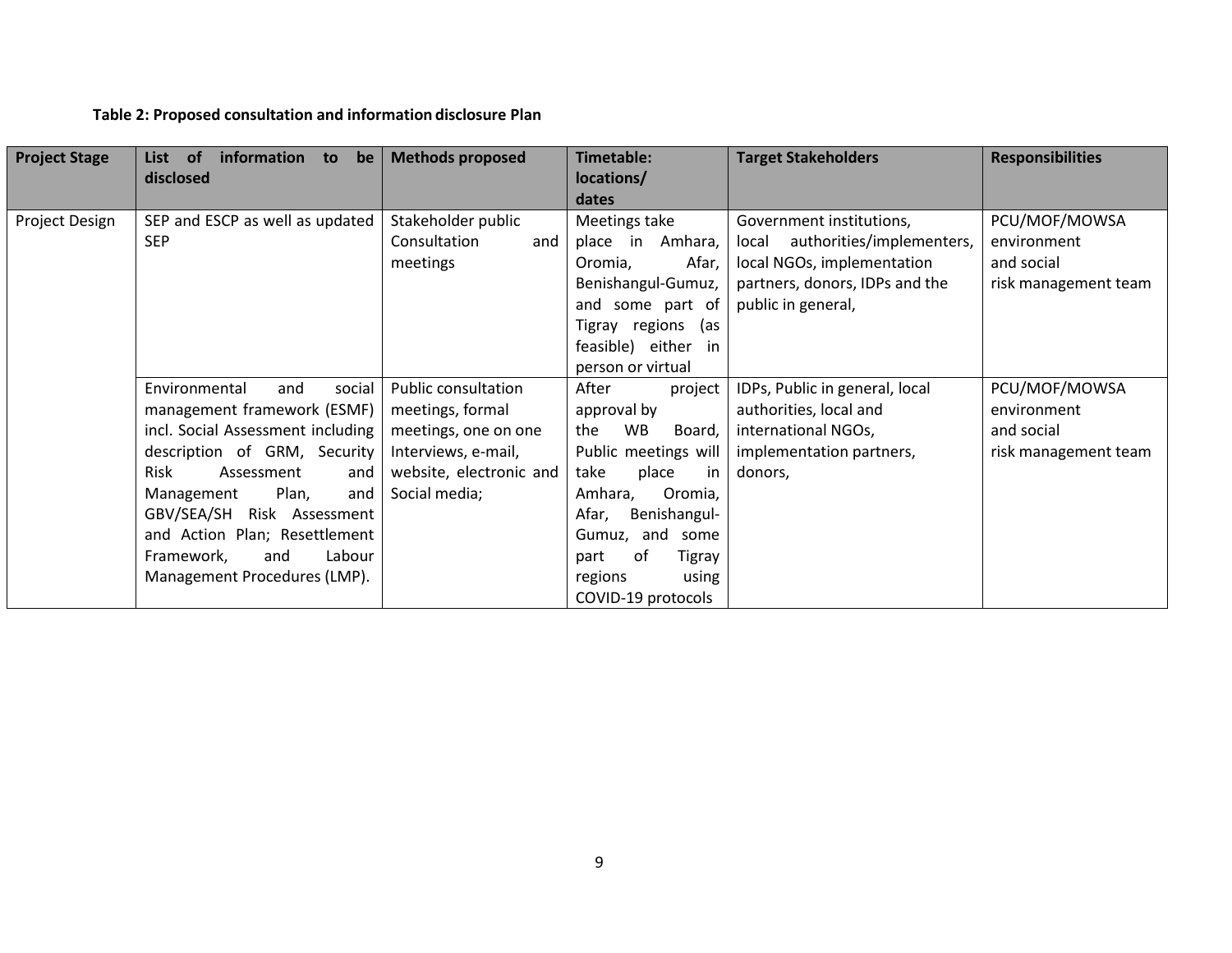| Project        | Implementation of site specific                      | Community meetings      | To be defined by the | Potential beneficiaries, local | MoWSA<br>MoF<br>and       |
|----------------|------------------------------------------------------|-------------------------|----------------------|--------------------------------|---------------------------|
| Implementation | ESMPs, GBV/SEA Action Plan,   (in line with COVID-19 |                         | PCU - Before         | authorities, and the general   | together<br>with<br>local |
|                | and RAP                                              | protocols), Woreda      | commencement of      | public.                        | and<br>counterparts       |
|                |                                                      | boards,<br>notice       | in<br>activities     |                                | community institutions    |
|                |                                                      | local<br>electronic and | subprojects          |                                |                           |
|                |                                                      | social media, including | that require these   |                                |                           |
|                |                                                      | Website,<br>radio, SMS, | specific instruments |                                |                           |
|                |                                                      | Community<br>notice     | during<br>and        |                                |                           |
|                |                                                      | board                   | preparation of       |                                |                           |
|                |                                                      |                         | instruments.         |                                |                           |
|                |                                                      |                         |                      |                                |                           |
|                |                                                      |                         |                      |                                |                           |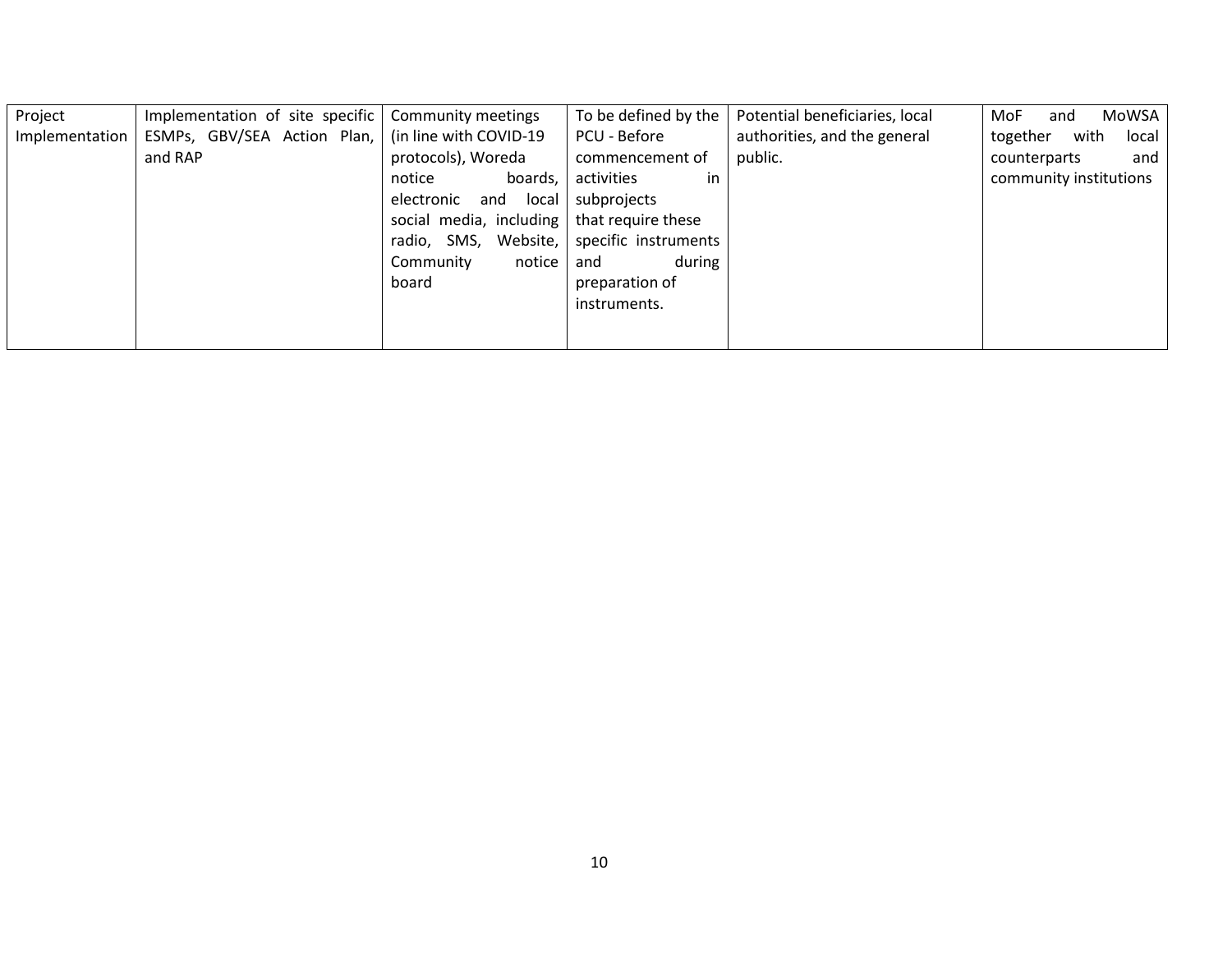## <span id="page-12-0"></span>**5.3. Proposed strategy for consultation**

As the proposed project follows the CDD approach, it is anticipated that the four purposes of consultations and information dissemination in the 3R-4-CACE project are related to: (i) understanding of the needs of the IDPs and host communities; (ii) ensuring coordination between all implementing partners, government authority and community structures; (iii) reception of feedback and comments as well as grievances from all stakeholders on the design and implementation of the project; and (iv) provision of transparent and accountable mechanisms on all aspects of the project, (v) any feedback collected from the communities and relevant stakeholders will be addressed by the PCU and PIU. Further, feedbacks that have concern on the grievance redress mechanism will be directed to grievance redress communities. The SEP will be refined and updated as the project design evolves. However, a grievance redress mechanism (GRM) will be in place throughout the life cycle of the Project and will be set up in a way that all affected individuals and groups can report on project-related grievances or can provide comments and feedback. In addition, all social and environmental risk management instruments like the ESMF, RF, SEP, SA, LMP and ESCP will be publicly disclosed. Continuous stakeholder consultations will take place formally during implementation of subprojects. The PCU under the MoF together with MoWSA will produce and update this plan and implement it. The plan will follow the World Bank Note on conducting consultations during COVID-19, and WHO guidelines and Government (MOH) guidelines in consultation methods during the pandemic. The SEP shall be updated to reflect ongoing feedback that is given to qualify this SEP and will be follow a participatory monitoring approach.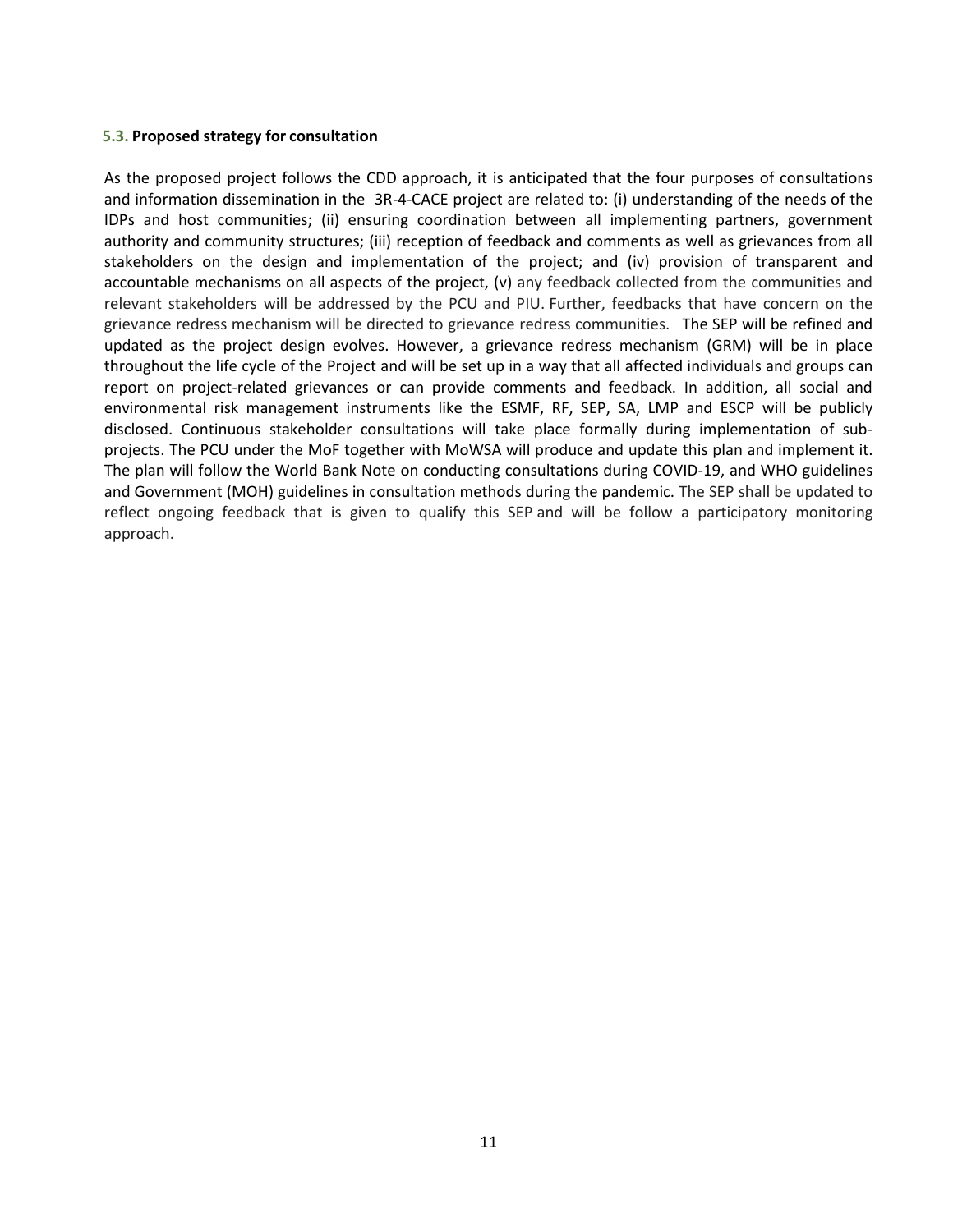#### <span id="page-13-0"></span>**5.4. Proposed strategy to incorporate the view of vulnerable groups**

All project component leads including MoF and MoWSA will ensure that vulnerable groups are participating in consultative processes and that their voices and concerns are captured during the subproject activities identification and implementation. This may require specific meetings with vulnerable groups in addition to general community consultations. In general, women may be more outspoken in women-only consultation meetings than in general community meetings. Similarly, separate meetings may be held with IDPs and host communities. Further, it is important also to consider other consultation methods besides physical meetings, such as radio broadcasting, to ensure that groups that cannot physically be present at meetings can participate. A preliminary rapid social assessment was conducted. However, comprehensive social assessment will be undertaken before the one month of the project effectiveness. Based on the rapid preliminary assessment, the comprehensive social assessment will embark on field visit to collect data and conduct in-depth consultation process with the identified vulnerable and underserved groups specific to the project. During the fieldwork, additional information focusing on potential project risks and impacts on underserved and vulnerable groups will be assessed. Besides, the preliminary rapid social assessment identified some risk and impacts related to the project components implementation including potential risk of social exclusion of the most vulnerable and underserved groups from sharing the benefit packages of the project particularly related to recovery packages such as transition skill trainings, seed grants, etc. as well as GBV and MHPSS referral services like mobile community-based services on health, education, and WASH. Also, lack of considering appropriate needs, priorities and skills of Vulnerable groups. . The SEP will be updated as the results of the assessment are received. GRMs will be designed and capture in ESMF, SA and SEP. Further, the grievance redress committee will be established before commencing of each sub project implementation and will be continue through the project cycle, in such a way that all groups identified such as vulnerable have access to the information and can submit their grievances and receive feedback.

#### **5.5. Timelines**

<span id="page-13-1"></span>The proposed project is planned for a duration of five years. Information disclosure and consultations are especially relevant throughout the early stages of the Project, but also throughout the Project life cycle. Activities under each sub-component will include further consultations prior to their commencement, to ensure a good selection and inclusiveness of beneficiaries, transparency, and accountability on project modalities, and allow IDP and other vulnerable groups voices to form the basis for the concrete design of every intervention; consultations will continue throughout the project cycle.

Information dissemination and delivery of reports will be the two mains means of information disclosure. The information will be uploaded on the implementing agencies and WB external websites. The printed versions of the final documents will be also made available in easily accessible public places (for example, Woreda and/or kebeles relevant offices, schools, etc.).

#### <span id="page-13-2"></span>**5.6. Review of Comments**

The project implementing agencies will gather all comments and inputs originating from community meetings, GRM outcomes and assessments including environmental and social audits. The information gathered will be submitted to the PCU to ensure that the Project has general information on the perception of communities, and that it remains on target. It will be the responsibility of the Project Coordinator and the Environmental and Social Risk Management Specialists to ensure that comments and inputs are responded to and inform the communities. Training on environmental and social risk management will be facilitated the PCU with technical support from the World Bank Environment and Social Risk Management team soon after the Project effectiveness to ensure that all the staff from the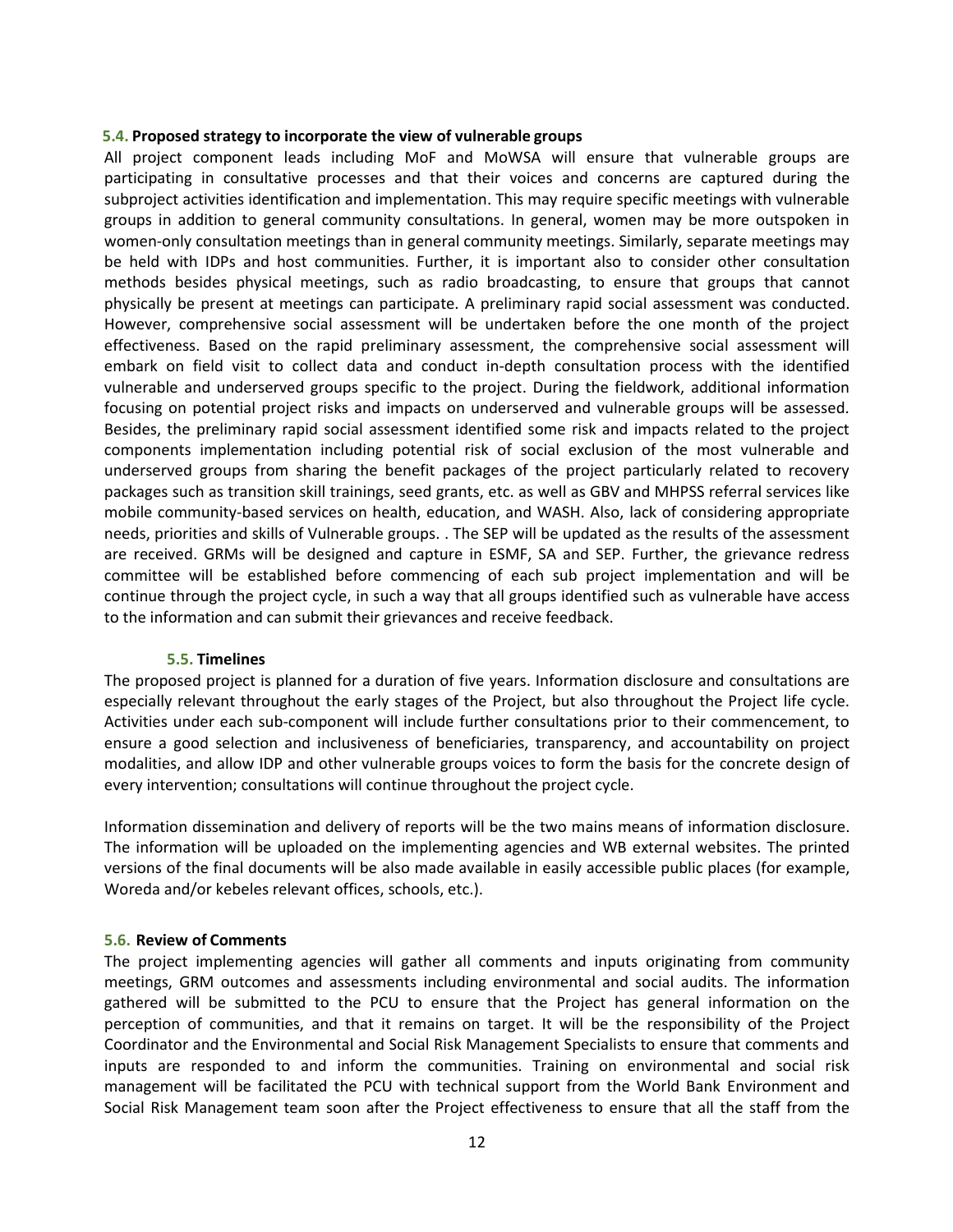different implementing agencies are equipped with the necessary environment and social risks skills.

This SEP provides the overarching guidelines for the developing and implementing stakeholder engagements. The PCU Environmental and Social Risk Management teams will continue to monitor the capacity of the environment and social staff of MoF and MOWSA as well as other federal and regional counterparts and implementers , and recommend appropriate actions, e.g., refresher trainings. The Project will implement a reporting system that will allow collection of information, analysis and dissemination to affected/ interested parties. Quarterly and annual environmental and social risk management implementation reports will show how the consultation conducted, environmental and social issues are being raised and addressed, and the main challenges faced during project implementation. The report will be shared to the relevant stakeholders including directly impacted community members and IDPs.

As indicated in the ESCP, the PCU will prepare and share quarterly and annual reports for joint implementation support missions showing the level of implementation of different indicators by compiling the reports from MoWSA and other national stakeholders as well as the local level counterparts. This will include monitoring and reporting of the GRM.

## <span id="page-14-0"></span>**5.7. Future Phases of Project**

Stakeholders will be kept informed as the project develops, including reporting on project environmental and social performance and implementation of the stakeholder engagement plan and grievance redress mechanism. This will be important for the wider public, more specifically for the directly impacted community members and IDPs.

### <span id="page-14-1"></span>**6. Resources and Responsibilities for implementing stakeholder engagement activities**

### <span id="page-14-2"></span>**6.1. Resources**

The MoF together with MoWSA and the relevant local government institutions will be responsible for the implementation of the activities in this SEP. The PCU will allocate adequate resource for the implementation of the SEP. The financing will be further used for producing communication materials, including local media and radio content, and traditional information sharing mechanism for effective information sharing with communities (including IDPs) and documentation. The budget for SEP implementation will be updated when the SEP is updated as needed during project implementation. MoF and MoWSA will be responsible for implementing this SEP for the Project. Besides, the PCU will assign experts to overlook the overall SEP implementation.

### **6.2.Management functions and responsibilities**

<span id="page-14-3"></span>Due to the multisectoral nature of the project, the coordinating Implementing Agency of the project is the MoF, which will host a Project Coordination Unit (PCU) led by a Project Coordinator, and will be comprised of technical support personnel, and monitoring, FM, procurement, and environmental and social (E&S) risk management specialists. A respective technical project team will be set up in MoWSA. The technical leadership on questions of conflict and displacement will be aligned to the structure of the Government's national dialogue approach which is currently been developed. Regional and Woreda-level counterparts will support the PCU in the implementation of the project.

Independent project monitoring services may be provided by independent agencies, focusing on compliance with national and international standards in the project's development interventions. The PCU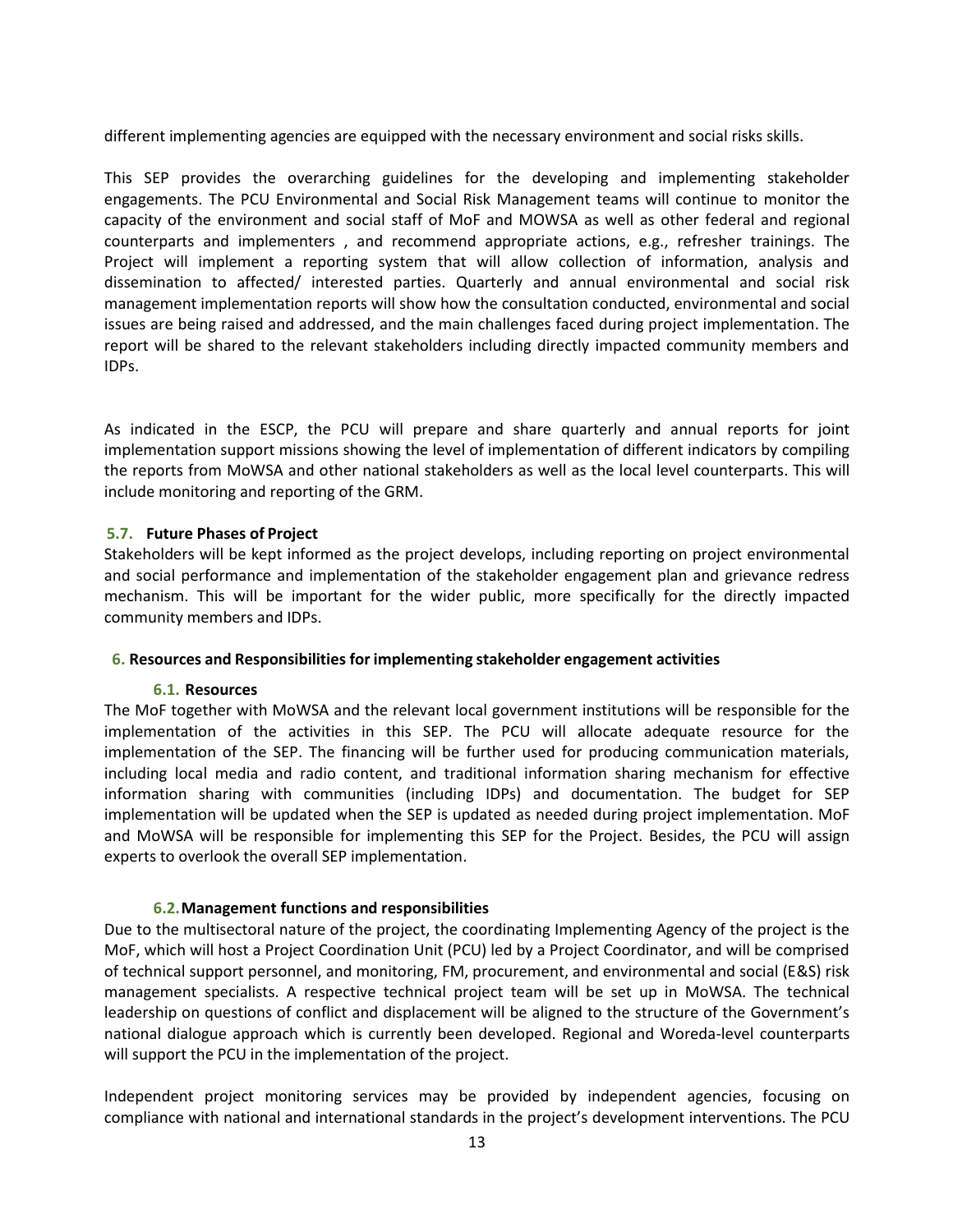will take the responsibility of coordinating the overall implementation of the project. Down at regional and woreda levels, the implementing institutions consists of each federal institution counterparts as well as regional and Woreda/City administrations. Grant money will be managed by woreda administration with direct transfer from the MoF.

A multi-sectoral Steering Committee, chaired by MoF, and composed of focal points from the EDRMC, MoWSA, Ministry of Health (MoH), Ministry of Urban Development and Infrastructure (MoUDI), Ministry of Education (MoE);Ministry of Agriculture (MoAg), and the regional states included in the projects will provide project oversight and guidance, approve annual work plan and budgets, and ensure interministerial decision making and resolution of issues.

All project related activities will be based on the SEP principles. And the stakeholder engagement activities will be documented through quarterly, biannually and annual progress reports and shared with relevant stakeholders including the World Bank.

## <span id="page-15-0"></span>**7. Grievance Mechanism**

The Grievance Redress Mechanism (GRM) addresses grievances in an efficient, timely, and costeffective manner, that arise in the Project, either due to actions by MoF, EDRMC, MoWSA, MOP, MoF, or the contractor/subcontractors employed, from affected communities and external stakeholders. A separate grievance redress mechanism will be established to address worker grievances by the MoF and MoWSA. MoF and MoWSA will be responsible for managing the GRM and cascade the responsibilities to contractors and subcontractors engaged with the respective implementing entity. MoF and MoWSA environmental and social experts shall monitor the grievance resolution process at different levels and respective implementing entities. Project Affected Persons (PAPs) and other potential complainants should be fully informed of the GRM, its functions, procedures, timelines, and contact persons both verbally and through written materials (often used Kebele Center notice boards for posting) and information brochures during consultations meetings and other stakeholder engagement activities. MoF and MoWSA will keep a log of the complaints at hand. They will implement an effective GRM, to help third parties to avoid resorting to the judicial system as far as possible. Complainants can seek redress from the judicial system at any time. The step-by-step process does not deter them from approaching the courts. All grievance related correspondence shall be documented, and the grievance resolution process will be systematically tracked.

### **7.1.Basic Grievance Management Process**

<span id="page-15-1"></span>The GRM will be a distinct mechanism that will allow stakeholders, at the community level in particular,

to provide feedback on project impacts and mitigation programs. The project will also establish and functionalize project GRM for affected parties and a separate grievance mechanism for all direct and contracted workers to raise workplace concerns, as provided under ESS2. An environment and social risk management experts will be assigned at MoF to follow up complaints related to affected parties by the project. The complaint, to be filed, should be related to the project components and/or to its implementation and management. Any compliant not directly related to the project will be referred to the appropriate responsible government body. The 3R-4-CACE project grievance resolution process will involve the following main steps:

 *Receipt of grievances*: anyone from the affected communities or believing they are affected by the Project can submit a grievance (written, verbal, text message, telephone, etc. as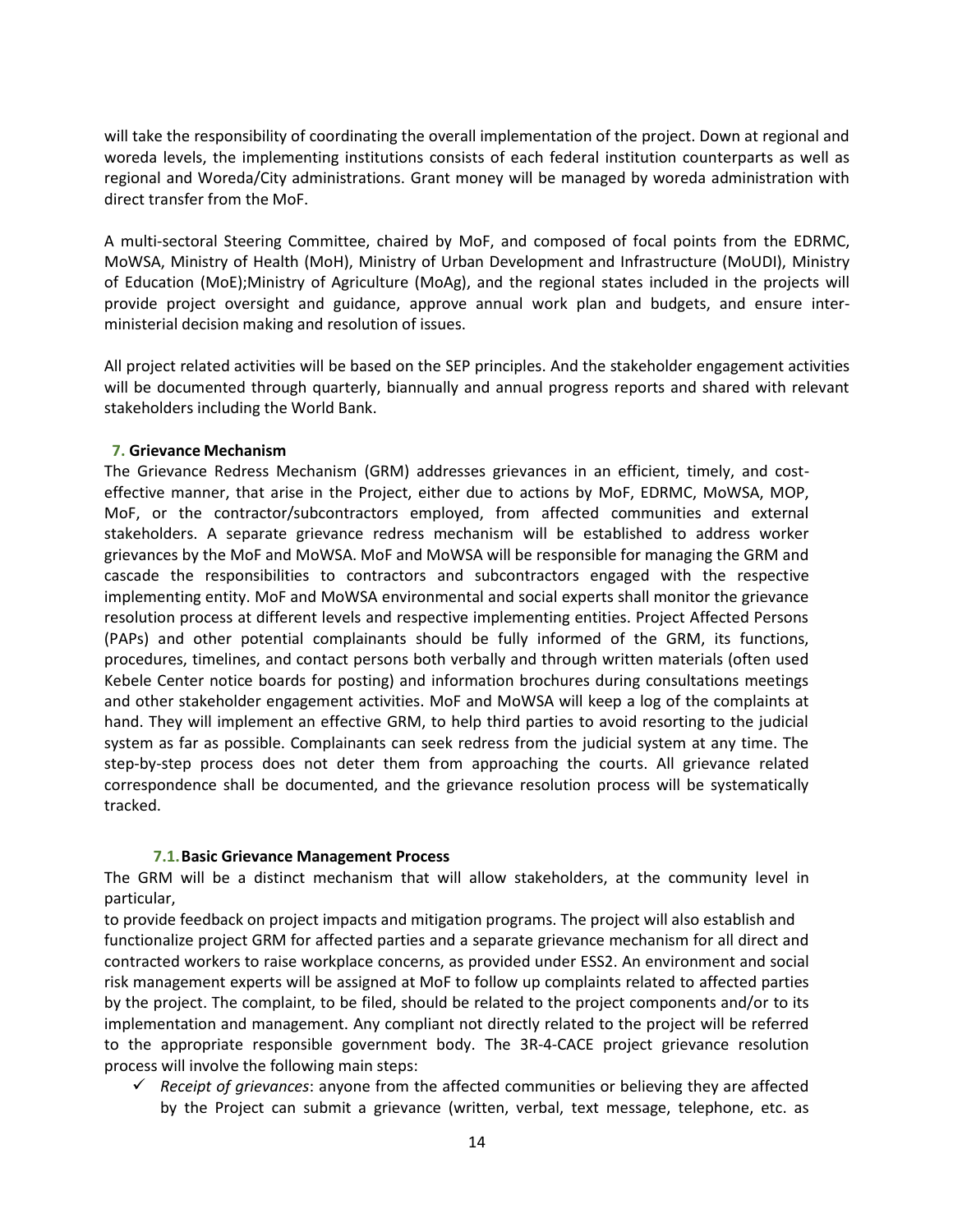appropriate for the complainant).

- $\checkmark$  Registering the complaint: the focal person who received the complaint will use the GRM logbook for registering.
- *Referral and examination of complaints*: a GRM Committee shall be established at each project implementation site/ Kebele (comprising of members from representatives of implementing agencies, PAPs, elders, a representative from Woreda Women and Children Affairs office, etc. as necessary) who will examine the complaint, resolve, or refer to the appropriate body such as formal courts.
- *Notifying the complainant*: the decision/solution/action by the grievance committee shall be communicated to the complainant as per the stipulated timeline for feedback.
- $\checkmark$  Closing the complaint: where the decision/solution of the complaint is accepted by the complainant, or complaint that is not related to the project or any of its components, or a Complaint that is being heard by the judiciary will be closed following the appropriate procedure based on the acknowledge and signed off by the complainant.

The complaints recorded, resolved and referred will be reported quarterly with the environmental and social implementation performance report to the World Bank and other relevant stakeholders.

## **7.2.World Bank Grievance Redress System**

<span id="page-16-0"></span>Communities and individuals who believe that they are adversely affected by the World Bank supported project may submit complaints to existing project-level grievance redress mechanisms or the WB's Grievance Redress Service (GRS). The GRS ensures that complaints received are promptly reviewed to address project-related concerns. Project-affected communities and individuals may submit their complaint to the WB"s independent Inspection Panel which determines whether harm occurred or could occur, as a result of WB's non-compliance with its policies and procedures. Complaints may be submitted at any time after concerns have been brought directly to the World Bank's attention, and Bank Management has been allowed to respond. For information on how to submit complaints to the World Bank's corporate Grievance Redress Service (GRS), please visit http://www.worldbank.org/GRS. For information on how to submit complaints to the World Bank Inspection Panel, please visit *[www.inspectionpanel.org](http://www.inspectionpanel.org/)*.

| <b>Process</b>                                                      | <b>Description</b>                                                                                                                                                                                                                                                         | <b>Time Frame</b>                                                |
|---------------------------------------------------------------------|----------------------------------------------------------------------------------------------------------------------------------------------------------------------------------------------------------------------------------------------------------------------------|------------------------------------------------------------------|
| Establishment of<br><b>GRM</b><br><b>Committees</b><br>Kebele Level | GRM Committee will be established at the subproject<br>$\checkmark$<br>kebele level comprising of members from representatives<br>of implementing agencies, local elders, beneficiaries,<br>Woreda/ Kebele representative, and Woreda Women<br>Youth and children officer. | <b>Before</b><br>commencement<br>οf<br>project<br>implementation |
| Identification of<br>grievance                                      | Face to face, telephone call, letter, test message, mail, e-<br>$\checkmark$<br>mail; website, recorded during public/community<br>interaction; others<br>The grievance can also be passed through other parties<br>$\checkmark$                                           | 48 hours                                                         |
| Grievance<br>assessed<br>and<br>logged                              | Grievances assessed and recorded or logged (i.e., in a<br>$\checkmark$<br>logbook).<br>The committee will have a grievance record book where<br>$\checkmark$<br>the grievances are recorded for follow up.<br>Grievances concerning sexual exploitation and abuse/GBV<br>✓ | Within a week                                                    |

### **Table 3: The proposed project GRM Management Process**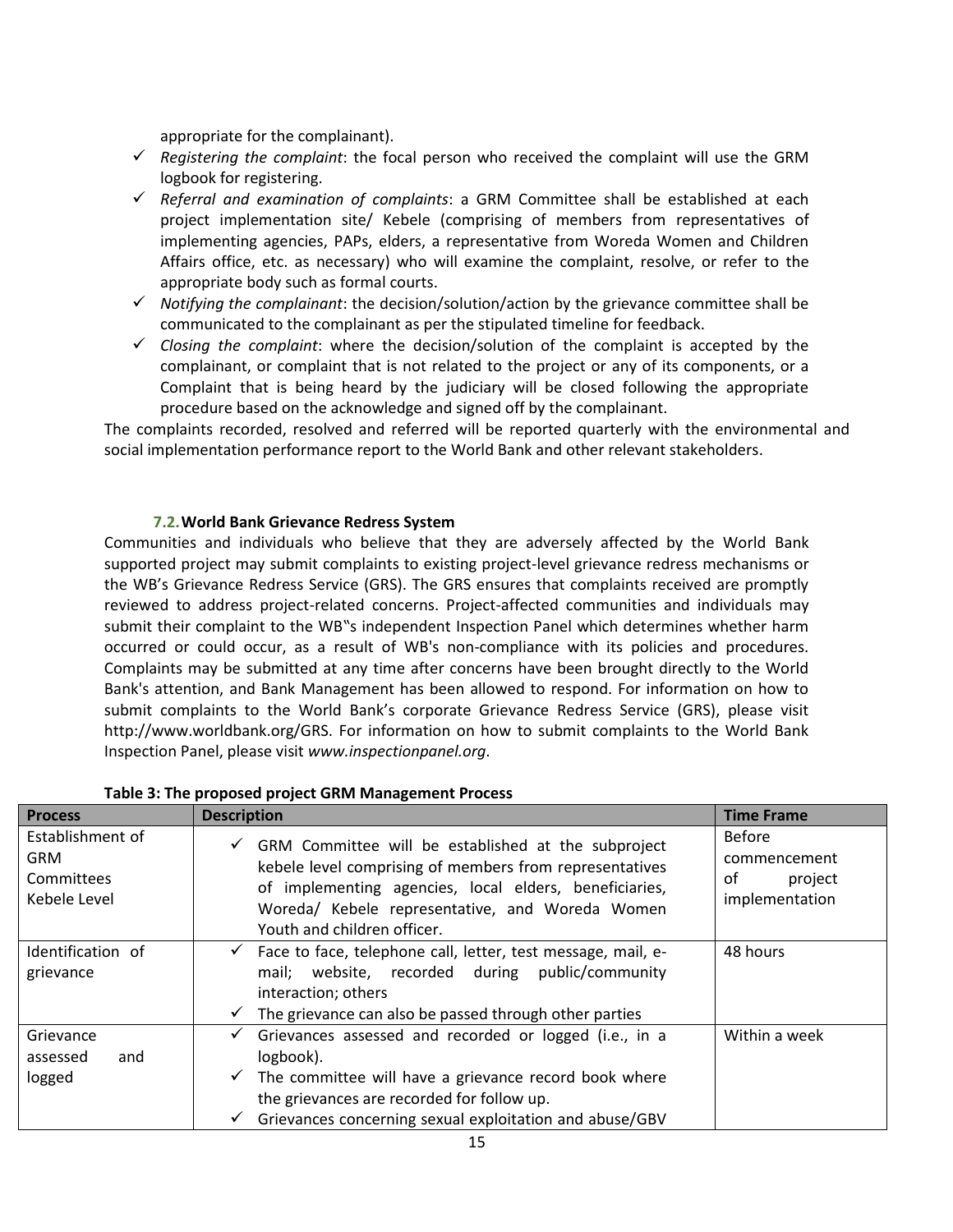|                                           | should be treated as confidential. Only the nature of the<br>complaint and the processing outcome should be<br>recorded. Woreda Women, Children, and Youth Offices<br>will be responsible for GBV case management. MoF shall<br>allocate budget to this office for capacity building and<br>related GBV aspects. |                 |
|-------------------------------------------|------------------------------------------------------------------------------------------------------------------------------------------------------------------------------------------------------------------------------------------------------------------------------------------------------------------|-----------------|
| is<br>Grievance<br>acknowledged           | Acknowledgment of grievance<br>through<br>appropriate<br>$\checkmark$<br>medium                                                                                                                                                                                                                                  | Within 4 days   |
| Development of<br>response                | Grievance assigned to the appropriate party for resolution<br>$\checkmark$<br>and develop response with input from GRM Committee                                                                                                                                                                                 | Within 10 days  |
| Response signed<br>off                    | Redress action approved at appropriate<br>$\checkmark$                                                                                                                                                                                                                                                           | 1within 15 days |
| Feedback/<br>communication<br>of response | Redress action implemented and update of progress on<br>$\checkmark$<br>resolution communicated to the complainant.                                                                                                                                                                                              | Within 20 days  |